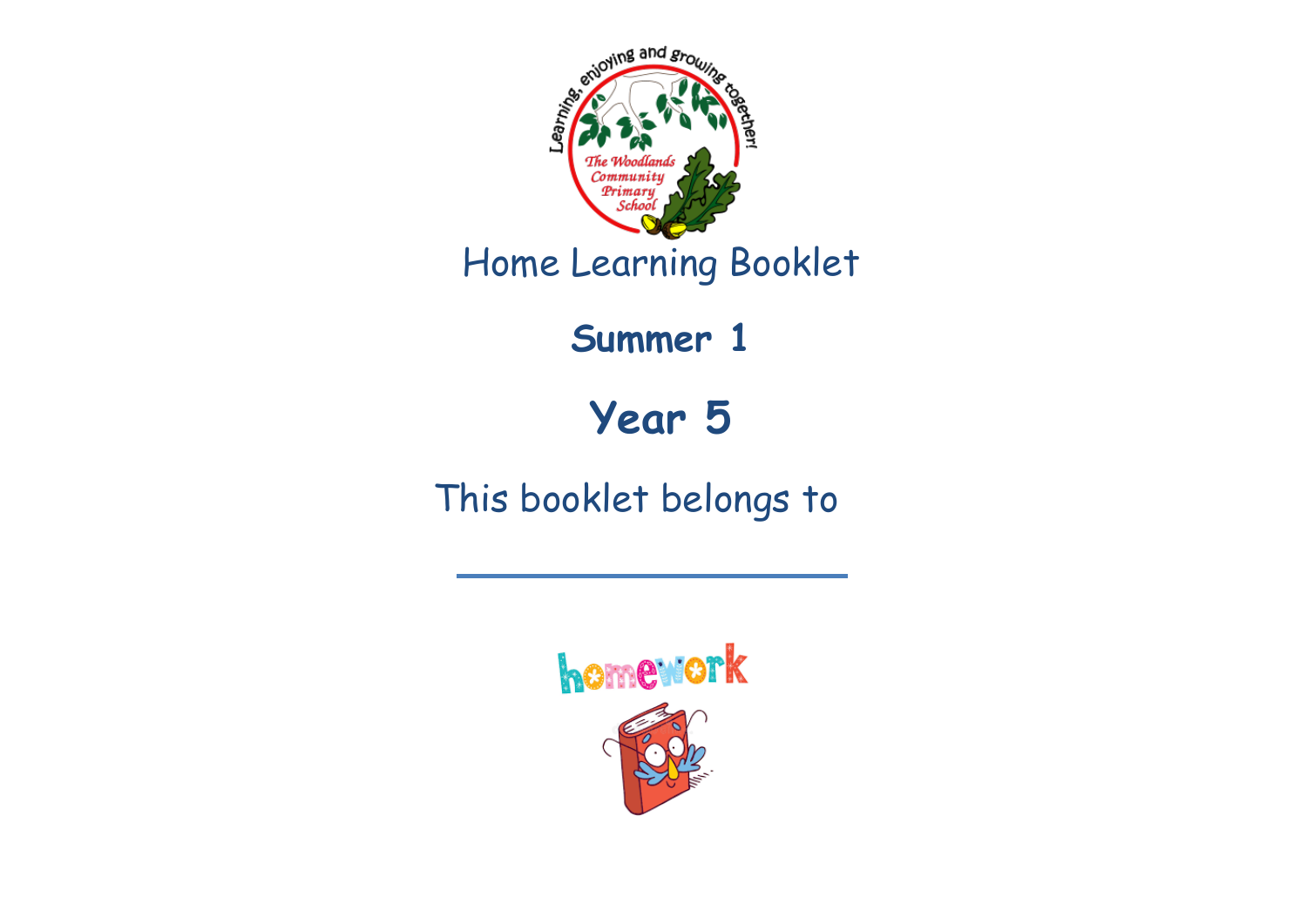

**Woodlands Primary School**

### **Homework Grid Summer 1**

|                        | <b>Expected</b>                                                                                    |                                                                                      | <b>Exceeding Expected</b>  | <b>Greater Depth</b>                                                                                                            |  |
|------------------------|----------------------------------------------------------------------------------------------------|--------------------------------------------------------------------------------------|----------------------------|---------------------------------------------------------------------------------------------------------------------------------|--|
|                        | These need to be carried out every week                                                            | <b>Maths</b>                                                                         | <b>English</b>             | Select 2 projects from the list below to                                                                                        |  |
| Week<br>$\mathbf{1}$   | Reading at LEAST 3 times<br>Complete Spelling Sheet<br>Rule:<br>Complete times table sheets        | <b>Mental Maths</b>                                                                  |                            | do over the half term                                                                                                           |  |
| Week<br>$\overline{2}$ | Reading at LEAST 3 times<br><b>Complete Spelling Sheet</b><br>Rule:<br>Complete times table sheets |                                                                                      | Reading skills - inference | THE BATTLE OF BOSWORTH<br>Draw a map of the Battle area and<br>1.<br>label where the armies were<br>placed.                     |  |
| Week<br>3              | Reading at LEAST 3 times<br><b>Complete Spelling Sheet</b><br>Rule:<br>Complete times table sheets | Problem Solving                                                                      |                            | Research and make a model of<br>2.<br>the crown of Richard III.                                                                 |  |
| Week<br>4              | Reading at LEAST 3 times<br><b>Complete Spelling Sheet</b><br>Rule:<br>Complete times table sheets |                                                                                      | Modal verbs                | Write a letter as Richard III asking<br>3.<br>Lord Stanley to support him at the<br>battle.<br>Research the battle clothing and |  |
| Week<br>5              | Reading at LEAST 3 times<br>Complete Spelling Sheet<br>Rule:<br>Complete times table sheets        | <b>Statistics</b>                                                                    |                            | weapons of a Tudor soldier and<br>present in your chosen way.                                                                   |  |
|                        |                                                                                                    | Homework will be given out every Friday. Homework will be collected every Wednesday. |                            |                                                                                                                                 |  |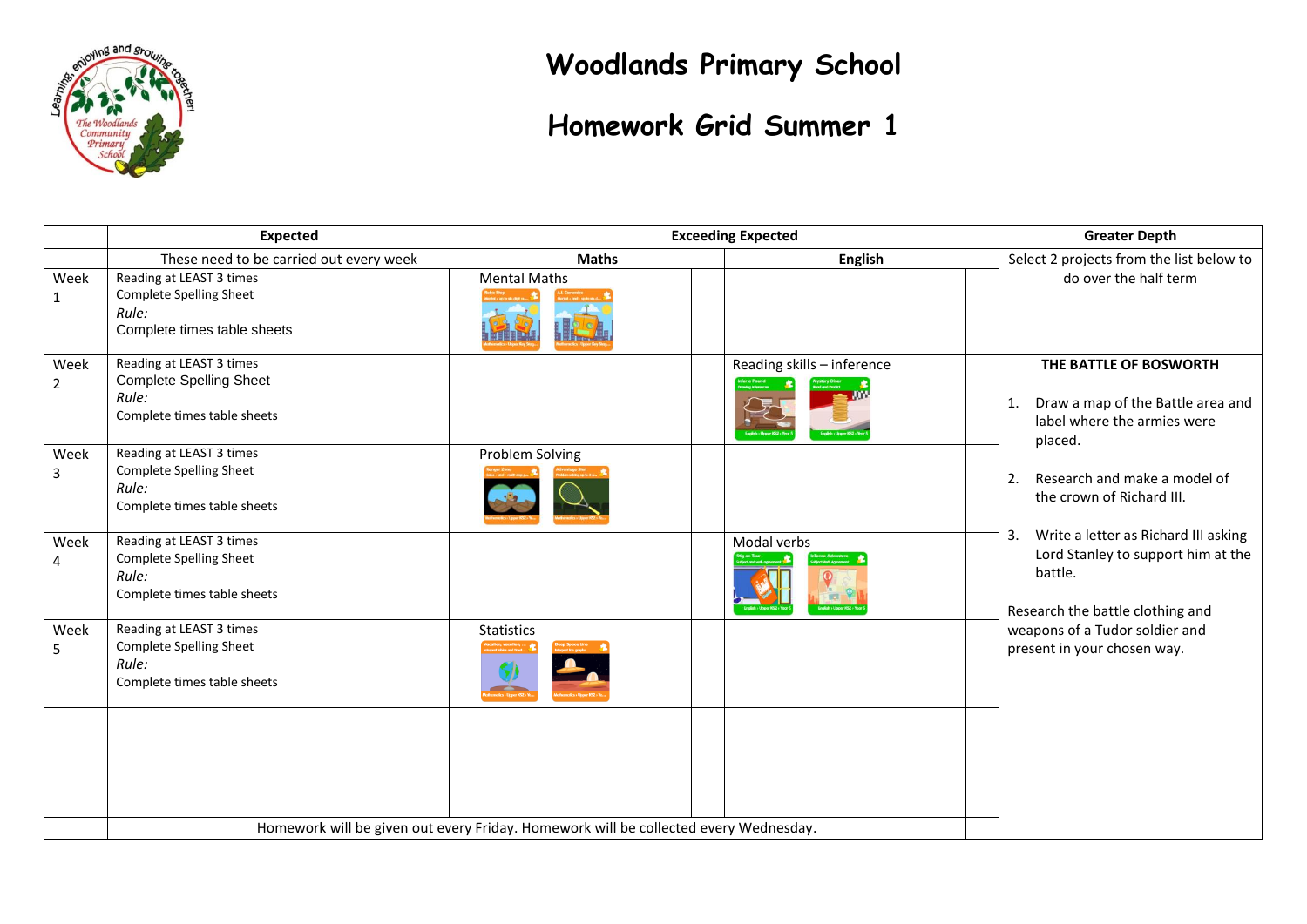### Expected Week 1 Due 27/04 Spelling practise: Look, say, cover, write, check

| Look          | Say   Cover | Write   | Check | Write   | Check   Write |         | Check |
|---------------|-------------|---------|-------|---------|---------------|---------|-------|
| example       |             | exampel | ×     | example |               | example |       |
| though        |             |         |       |         |               |         |       |
| although      |             |         |       |         |               |         |       |
| dough         |             |         |       |         |               |         |       |
| doughrut      |             |         |       |         |               |         |       |
| through       |             |         |       |         |               |         |       |
| cough         |             |         |       |         |               |         |       |
| trough        |             |         |       |         |               |         |       |
| <i>roug</i> h |             |         |       |         |               |         |       |
| tough         |             |         |       |         |               |         |       |
| enough        |             |         |       |         |               |         |       |

Now apply all 8 of those words in a sentence.

| 3. |
|----|
| 4. |
|    |
|    |
|    |
|    |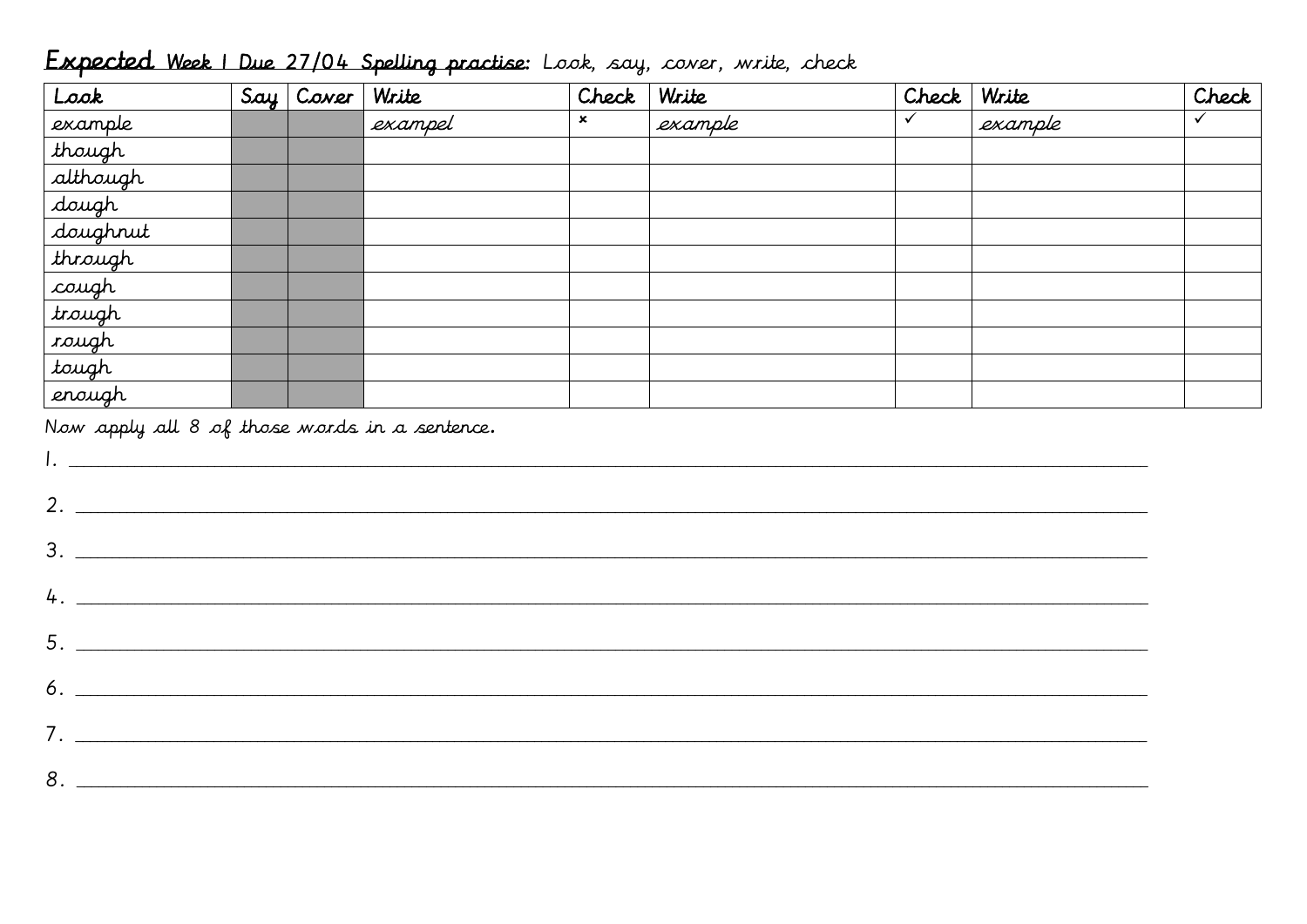|                 |                                                 | $9 \times 10 =$                                 |                                                   |  |
|-----------------|-------------------------------------------------|-------------------------------------------------|---------------------------------------------------|--|
|                 |                                                 |                                                 | $6 \times 4 =$ 2 × 2 = 4 × 10 = ____              |  |
| $8 \times 8 =$  | $4 \times 7 =$                                  |                                                 |                                                   |  |
|                 |                                                 |                                                 | $8 \times 5 =$ 11 × 12 = _____                    |  |
| $12 \times 8 =$ |                                                 | $4 \times 11 =$                                 | $10 \times 12 =$                                  |  |
|                 |                                                 |                                                 |                                                   |  |
|                 | $5 \times 12 =$ $12 \times 5 =$ $12 \times 5 =$ | $3 \times 7 =$                                  |                                                   |  |
| $10 \times 4 =$ |                                                 | $7 \times 5 =$                                  |                                                   |  |
|                 | $11 \times 10 =$ $1 \times 2 =$ $1$             |                                                 |                                                   |  |
|                 |                                                 | $8 \times 4 =$                                  |                                                   |  |
|                 |                                                 | $3 \times 8 =$                                  |                                                   |  |
|                 |                                                 |                                                 | $10 \times 10 =$ $10 \times 8 =$ $10 \times 10 =$ |  |
| $7 \times 4 =$  | $8 \times 2 =$                                  |                                                 |                                                   |  |
|                 |                                                 | $10 \times 5 =$ 2 × 12 = 10 × 6 = 3 × 1 = _     |                                                   |  |
|                 |                                                 | $12 \times 10 =$ $12 \times 2 =$ $6 \times 3 =$ |                                                   |  |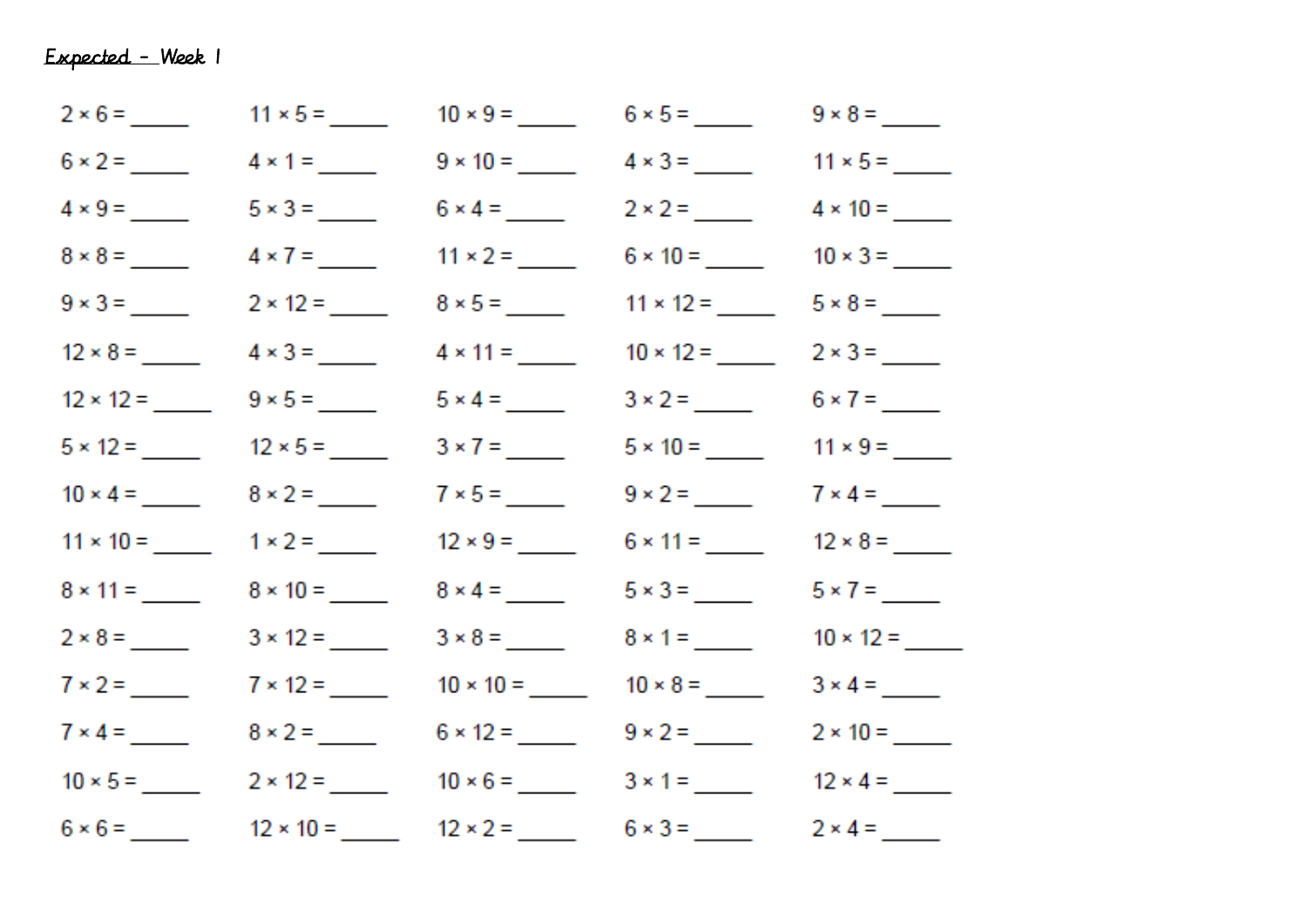#### Exceeding expected- Week 1

### **Mental Maths**

Solve these problems in your head:

Add together 50p, 60p and 20p.

What is the total of 25, 17 and 33?

**Mental Maths** 

Solve these problems in your head:

Lauren was given some money for her birthday. Her brother gave her £3.50, her sister gave her £2.00 and her grandma gave her £2.50. How much did she get in total?

B

Omar collects 66 bus tickets and 22 train tickets. How many tickets does he have in total?

#### **Mental Maths**

Solve these problems in your head:

Caroline has 2 bags of apples. One bag has 15 red apples and the other bag has 22 green apples. How many apples does she have in total?

B

B

What is the sum of 36, 40 and 75?

**Mental Maths** 

Solve these problems in your head:

Samir buys three chocolate bars. A Mars Bar that costs 82p, a Snickers that costs 39p and a Milky Way that costs 50p. How much did he spend in total?

B

A teacher gives out 14 pencils on Monday, 28 pencils on Tuesday and 27 pencils on Thursday. How many pencils did she give out in total?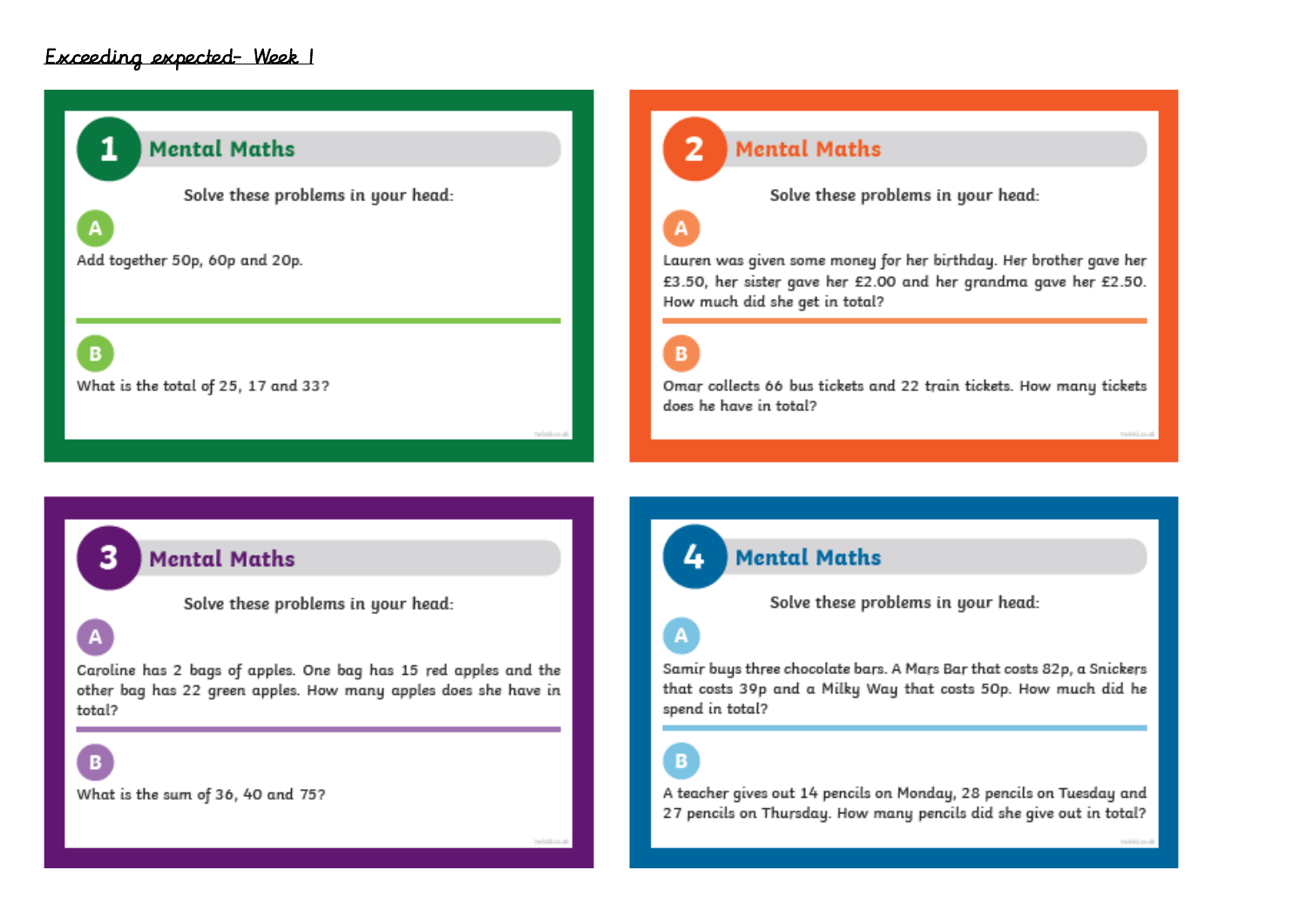### **Mental Maths**

Solve these problems in your head:

James is saving money for a computer game. He has earned £11 from washing cars, £16 from delivering newspapers and £12 from walking the dog. How much money has he saved in total?

B

A

5

What is 78 subtract 422

#### **Mental Maths**

Solve these problems in your head:

### A

6

Grace and her family are in a pizza restaurant. They order 4 pizzas that each cost £4.99. How much do the pizzas cost altogether.

R

8

What is 15 multiplied by 6?

### **Mental Maths**

Solve these problems in your head:

Oliver has 36 sweets. He shares them equally with a friend. How many sweets will they have each?

What is 43 doubled?

R

**Mental Maths** 

Solve these problems in your head:

In a shop, Lucy buys an ice cream, which costs £1.70, and a drink, which costs £1.20. How much money does she spend in total?

What is half of £1.60?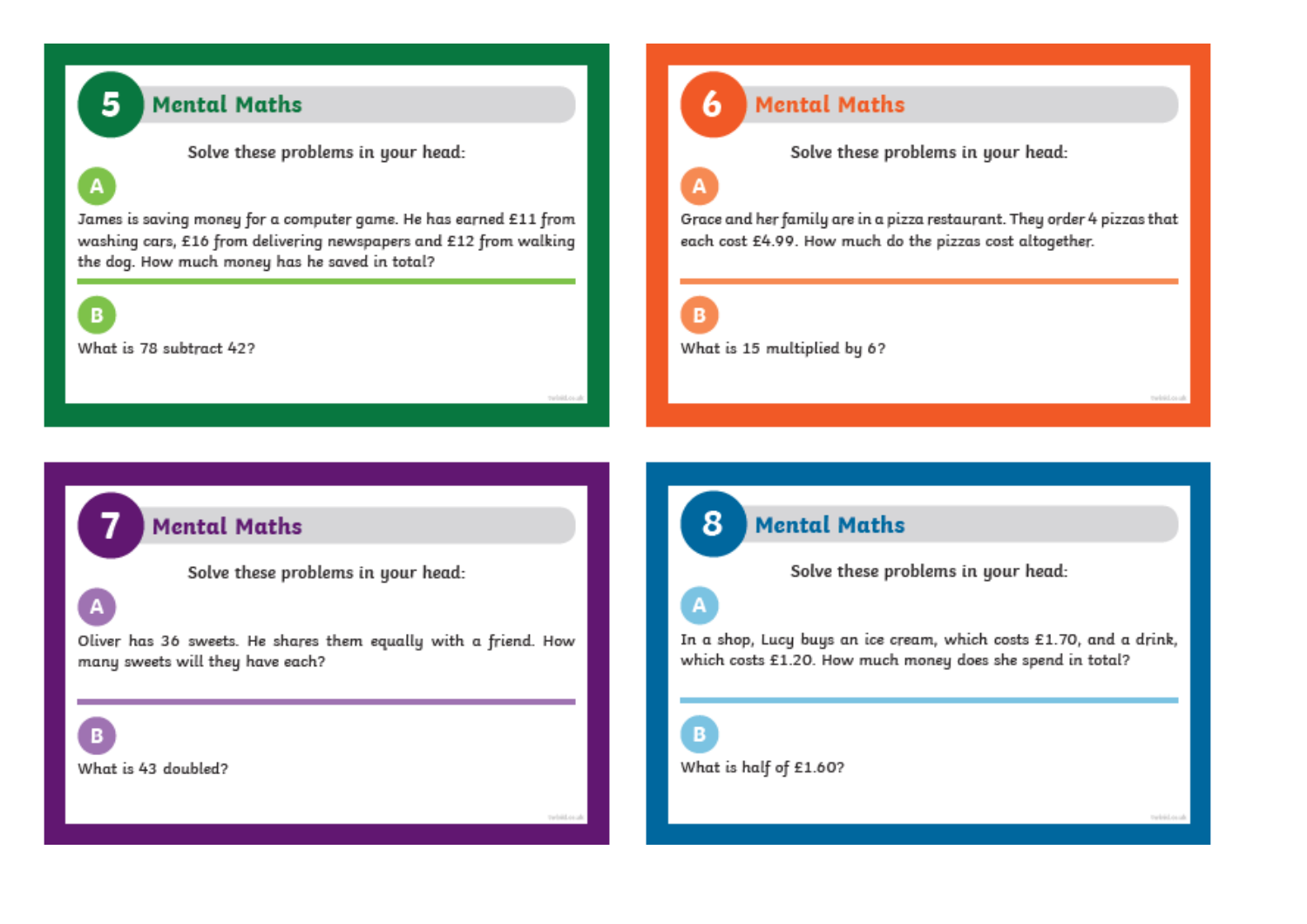### Expected - Week 2 Due 04/05 Spelling practise: Look, say, cover, write, check

| Look           | Say Cover | Write   | Check | Write   | Check Write |         | Check |
|----------------|-----------|---------|-------|---------|-------------|---------|-------|
| example        |           | exampel | ×     | example |             | example | ✓     |
| plough         |           |         |       |         |             |         |       |
| bough          |           |         |       |         |             |         |       |
| drought        |           |         |       |         |             |         |       |
| <i>brought</i> |           |         |       |         |             |         |       |
| bought         |           |         |       |         |             |         |       |
| wrought        |           |         |       |         |             |         |       |
| thought        |           |         |       |         |             |         |       |
| aught          |           |         |       |         |             |         |       |
| borough        |           |         |       |         |             |         |       |
| thorough       |           |         |       |         |             |         |       |

Now apply 8 of the words in a sentence.

| $3.$ $\overline{\phantom{a}}$ |
|-------------------------------|
| $4.$ $\overline{\phantom{a}}$ |
|                               |
| $6.$ $\overline{\phantom{a}}$ |
|                               |
|                               |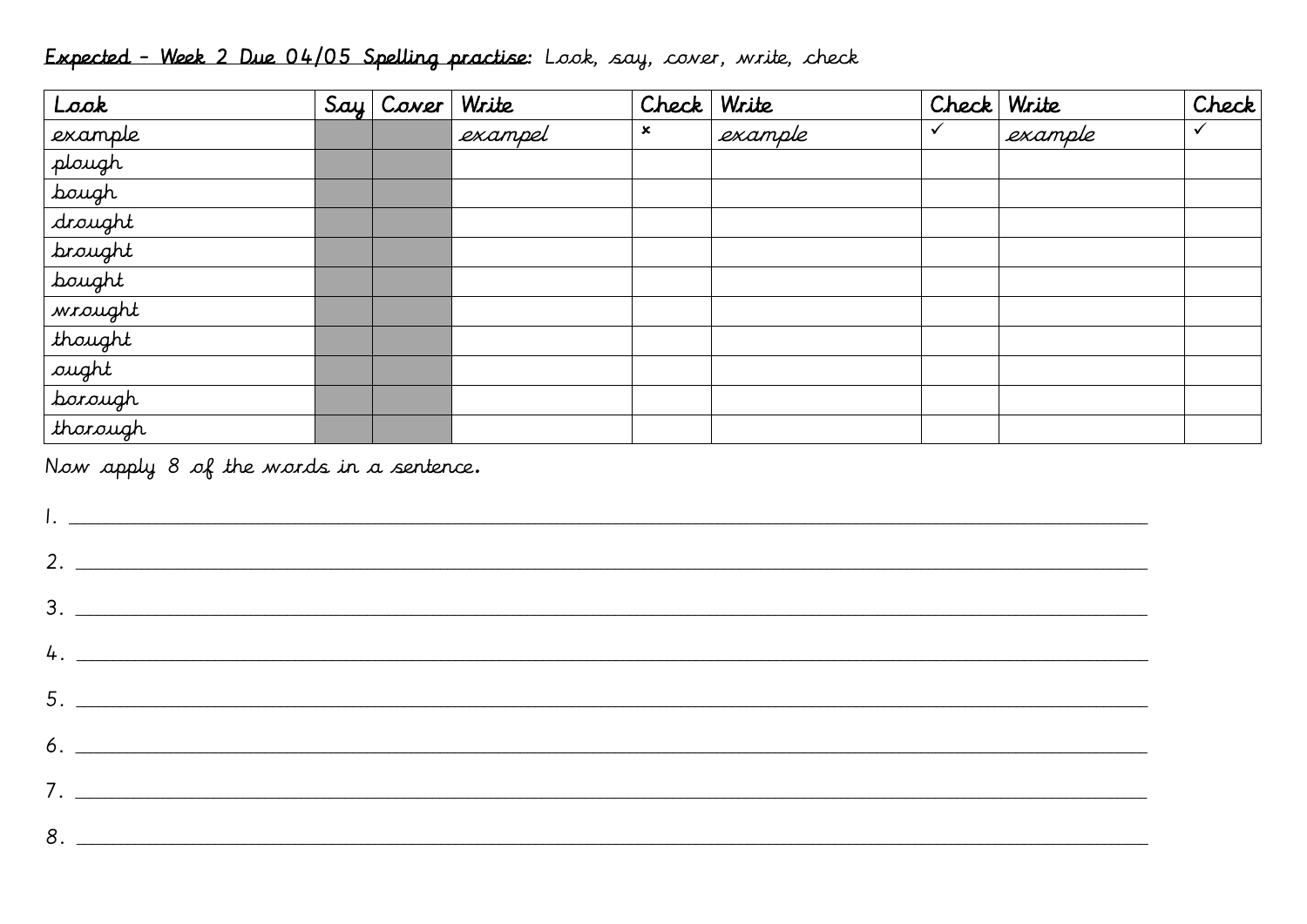|  | $121 \div 11 =$ $12 \div 3 =$ $21 \div 7 =$ $10 \div 10 =$ $9 \div 3 =$  |  |
|--|--------------------------------------------------------------------------|--|
|  | $44 \div 11 =$ 6 ÷ 2 = 22 ÷ 11 = 120 ÷ 12 = 110 ÷ 10 = 1                 |  |
|  | $24 \div 4 =$ $144 \div 12 =$ $36 \div 4 =$ $18 \div 3 =$ $63 \div 9 =$  |  |
|  | $77 \div 7 =$ $14 \div 7 =$ $15 \div 3 =$ $21 \div 3 =$ $11 \div 11 =$   |  |
|  | $30 \div 5 =$ 80 ÷ 8 = 20 ÷ 5 = 10 ÷ 2 = 6 ÷ 6 = ___                     |  |
|  | $18 \div 2 =$ 24 $\div 8 =$ 33 $\div 11 =$ $132 \div 12 =$ $2 \div 2 =$  |  |
|  |                                                                          |  |
|  | $48 \div 12 =$ $48 \div 6 =$ $28 \div 4 =$ $36 \div 3 =$ $42 \div 7 =$   |  |
|  | $72 \div 8 =$ $12 \div 2 =$ $50 \div 5 =$ $12 \div 4 =$ $56 \div 7 =$    |  |
|  | $3 \div 3 =$ 99 ÷ 11 = 20 ÷ 10 = 64 ÷ 8 = 44 ÷ 4 = 5                     |  |
|  | $30 \div 6 =$ $16 \div 4 =$ $86 \div 8 =$ $40 \div 8 =$ $66 \div 11 =$   |  |
|  | $16 \div 2 =$ 84 ÷ 12 = 45 ÷ 5 = 90 ÷ 9 = 24 ÷ 2 = _                     |  |
|  | $40 \div 5 =$ 49 ÷ 7 = 120 ÷ 10 = 63 ÷ 7 = 12 ÷ 12 = 12 = 12 = 13        |  |
|  | $60 \div 10 =$ 24 ÷ 3 = 16 ÷ 8 = 72 ÷ 6 = 30 ÷ 10 = 1                    |  |
|  | $10 \div 5 =$ 42 ÷ 6 = 72 ÷ 9 = 6 = $5 \div 5 =$ 108 ÷ 9 = $\frac{1}{2}$ |  |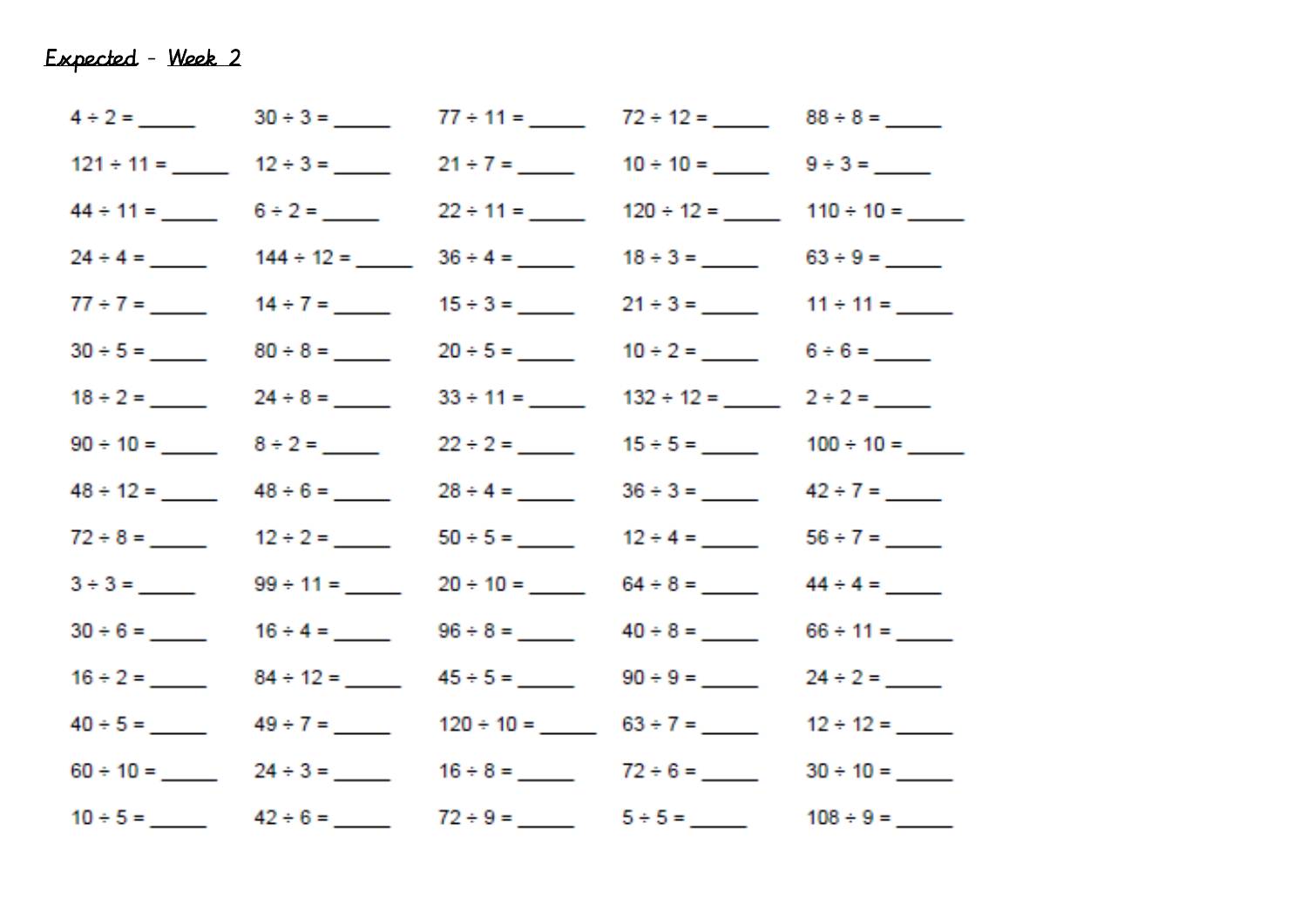### The Race

It was the final lap of the race. The sixty-sixth lap of hair-raising, one hundred miles per hour madness. John was all set for the victory. Around the final bend he came, then bang...

Everything stopped. John could see the flashes of red, green and blue flying past and on to the finish line. He placed his head in his hands and sighed.

How is John feeling at the end of this story? Why would he be feeling that way?

twinkl.co.uk

### My Favourite Subject

I love science because we do great experiments, like launching parachutes and making electrical circuits. When I get home I'm going to have another go at making a space rocket powered by balloons. I hate running out of time in experiments, but if I have tea early, it should be ob

Has the child run out of time in experiments before? Is the child worried about something?

# The Trip

I can't believe I'm actually here. The towns below look so small and I can see for miles in every direction. The engine is whirring and there's a man in the aisle next to me eating crisps. "Don't be afraid. It's natural to be a bit nervous." Mum said before we got on board. I'm definitely not nervous now. It's brilliant!

#### Who is speaking? Where are they? How were they feeling before getting on board?

twinkl.co.uk

### **Hiding Place**

 $"10-9-8-7..."$ 

Chelsea dived in. The material was all soft and warm but she could tell that she was very easy to spot. "I know," she said to herself, and climbed out of the hed to hide underneath it.

> What game is Chelsea playing? Describe Chelsea's first hiding place.

twinkl.co.uk

twinkl.co.uk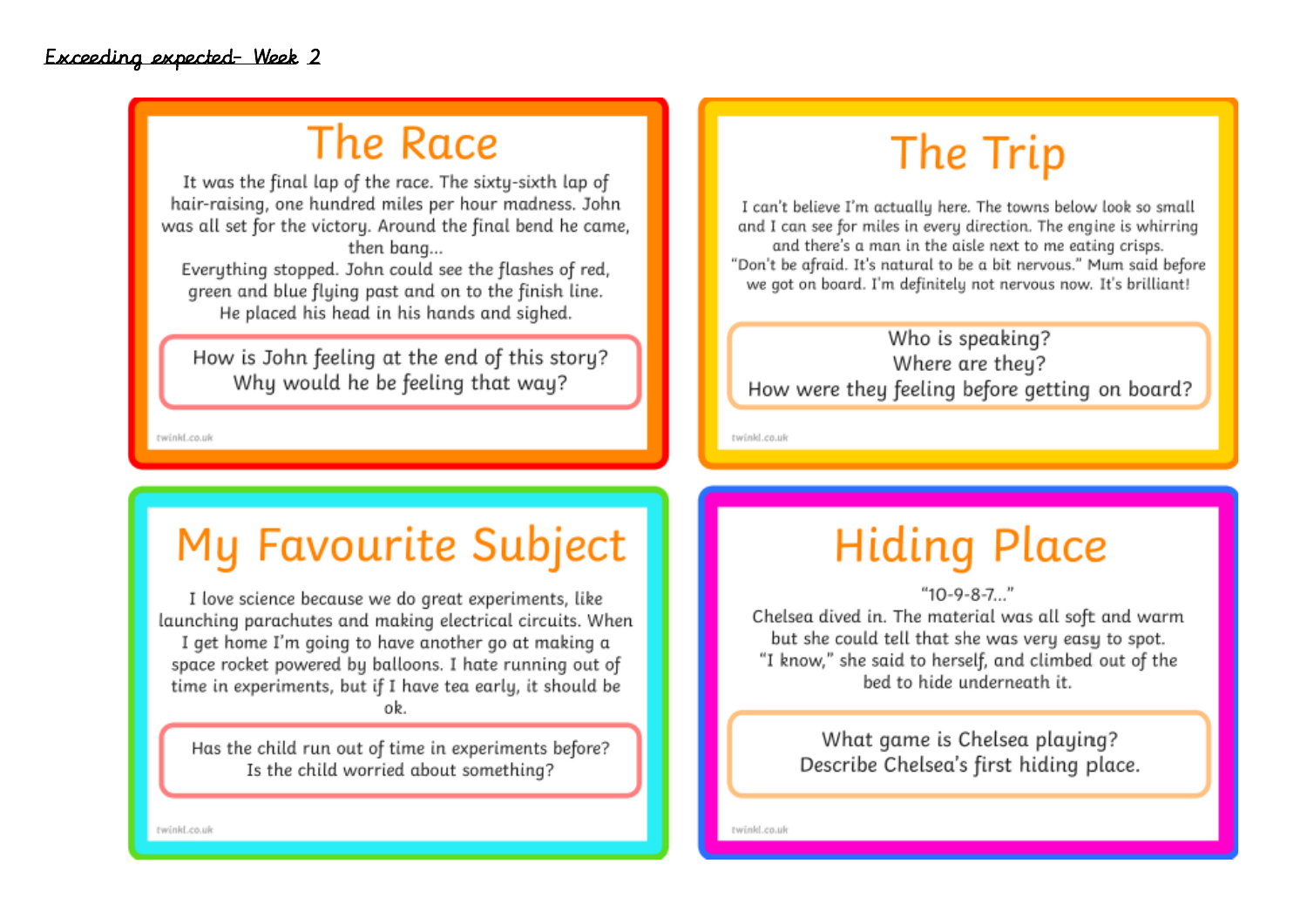### **Fireworks**

Whistle, bang, clap, whizz! The fireworks flew up into the cold November sky. Zainab was standing at the lounge window watching in amazement, when Robbie, her pet dog, came dashing past. "Oh no!" Zainab exclaimed and ran after Robbie to see if he was ok

> What is wrong with Robbie? How do we know something is wrong?

twinkl.co.uk

# Haunted

Everyone at school was talking about it. They were convinced that there was something in there, something...awful. I didn't believe them and I was going to prove them all wrong, there had not been anyone living there for years. I knocked on the door. Three loud knocks.

My heart froze at what happened next....

Where is the child in the story? What do you think happened next?

# It's not Fair

"But I didn't even do anything." Alex muttered as he stomped up the stairs.

Alex got the blame for lots of things because he was the oldest and should know better. There was food all over the dining room and as he walked up the stairs, his younger brothers ran into the lounge to watch television.

> Why do you think Alex is upset? How do you know this?

twinkl.co.uk

# The Exam

It was the day after my maths test and we were just sitting down at the table in my favourite restaurant, The Royal Dragon. "Choose whatever you like Danny," Dad said, "You deserve it."

Why do you think Danny has gone out for a meal?

twinkl.co.uk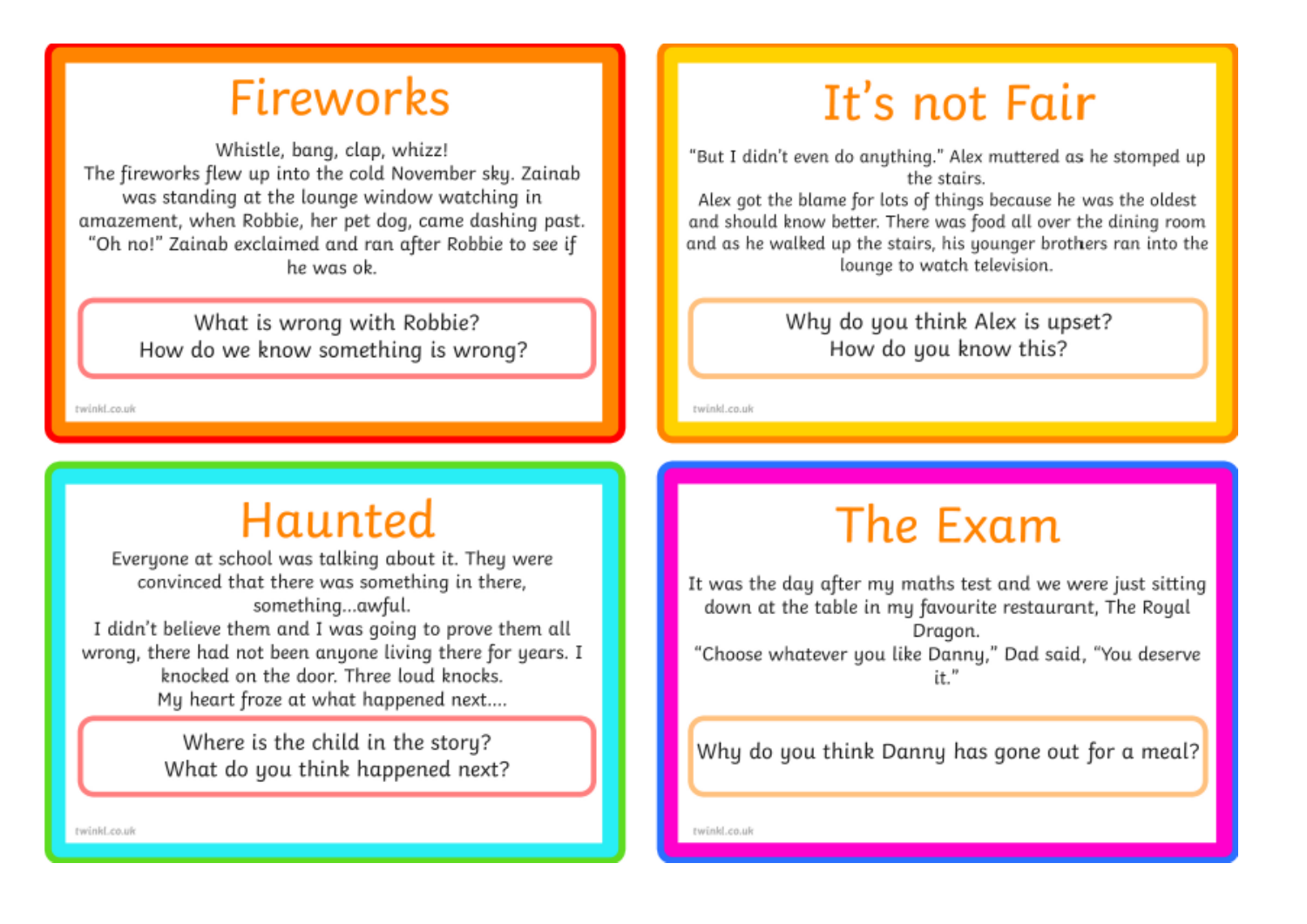| Look                  | $Say \mid Cover$ | Write   | Check | Write   | Check | Write   | Check |
|-----------------------|------------------|---------|-------|---------|-------|---------|-------|
| example               |                  | exampel | ×     | example |       | example | ✓     |
| yesterday             |                  |         |       |         |       |         |       |
| tomorrow              |                  |         |       |         |       |         |       |
| later                 |                  |         |       |         |       |         |       |
| immediately           |                  |         |       |         |       |         |       |
| earlier               |                  |         |       |         |       |         |       |
| eventually            |                  |         |       |         |       |         |       |
| recently              |                  |         |       |         |       |         |       |
|                       |                  |         |       |         |       |         |       |
| previously<br>finally |                  |         |       |         |       |         |       |
| lately                |                  |         |       |         |       |         |       |

### Expected - Week 3 Due 11/05 Spelling practise: Look, say, cover, write, check

Now apply 7 of those words in a sentence.

| 4.                                                                                                                                                                                                                                  |
|-------------------------------------------------------------------------------------------------------------------------------------------------------------------------------------------------------------------------------------|
|                                                                                                                                                                                                                                     |
| $\delta$ . $\Box$ . The contract of the contract of the contract of the contract of the contract of the contract of the contract of the contract of the contract of the contract of the contract of the contract of the contract of |
|                                                                                                                                                                                                                                     |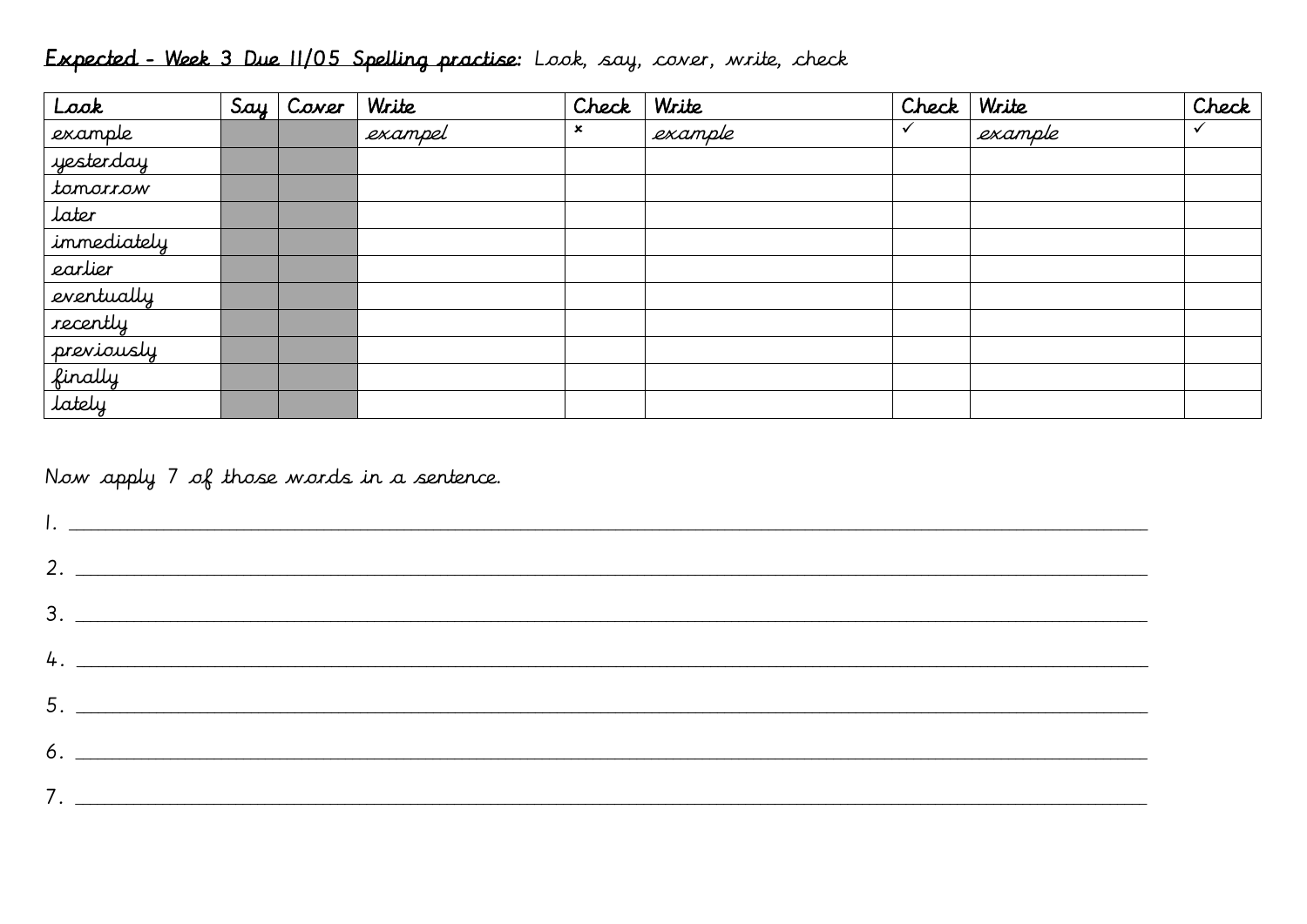|                 |                                              | $10 \times 10 =$ $4 \times 2 =$ $10$                                           | $2 \times 5 =$ $7 \times 2 =$ $2 \times 5 =$                                                                                                                                                                                        |                               |
|-----------------|----------------------------------------------|--------------------------------------------------------------------------------|-------------------------------------------------------------------------------------------------------------------------------------------------------------------------------------------------------------------------------------|-------------------------------|
|                 |                                              | $12 \times 4 =$ 2 × 9 = 6 × 5 = ____                                           | $8 \times 12 =$ $4 \times 2 =$ $12 =$                                                                                                                                                                                               |                               |
|                 |                                              | $7 \times 10 =$ $4 \times 7 =$ $7 \times 11 =$ $10 \times 12 =$ $9 \times 7 =$ |                                                                                                                                                                                                                                     |                               |
|                 | $8 \times 5 =$ 10 × 9 = _____                |                                                                                |                                                                                                                                                                                                                                     | $9 \times 5 =$ 12 × 10 = ____ |
|                 | $8 \times 10 =$ $3 \times 3 =$ $10$          |                                                                                | $9 \times 3 =$ $1 \times 6 =$ $1 \times 12 =$                                                                                                                                                                                       |                               |
| $10 \times 8 =$ |                                              | $5 \times 3 =$                                                                 |                                                                                                                                                                                                                                     |                               |
|                 |                                              |                                                                                |                                                                                                                                                                                                                                     |                               |
|                 | $12 \times 4 =$ 6 $\times$ 10 = _____        | $10 \times 3 =$                                                                |                                                                                                                                                                                                                                     |                               |
| $3 \times 7 =$  | $7 \times 7 =$                               | $3 \times 12 =$                                                                |                                                                                                                                                                                                                                     |                               |
|                 | $1 \times 4 =$ $3 \times 5 =$ $2 \times 5 =$ |                                                                                | $6 \times 8 =$ 4 × 9 = 12 × 7 = 12 × 7 = 12 × 7 = 12 × 7 = 12 × 7 = 12 × 7 = 12 × 7 = 12 × 7 = 12 × 7 = 12 × 7 = 12 × 7 = 12 × 7 = 12 × 7 = 12 × 7 = 12 × 7 = 12 × 7 = 12 × 7 = 12 × 7 = 12 × 7 = 12 × 7 = 12 × 7 = 12 × 7 = 12 × 7 |                               |
|                 |                                              |                                                                                | $7 \times 3 =$ 10 × 12 = 4 × 5 = ____                                                                                                                                                                                               |                               |
|                 | $7 \times 5 =$                               |                                                                                | $5 \times 12 =$                                                                                                                                                                                                                     |                               |
|                 | $3 \times 6 =$ $4 \times 7 =$                |                                                                                | $9 \times 1 =$ 8 × 10 = 6 × 9 = ____                                                                                                                                                                                                |                               |
|                 |                                              | $9 \times 4 =$ 8 $\times 1 =$ 12 $\times 11 =$ 10 $\times 7 =$ 3 $\times 10 =$ |                                                                                                                                                                                                                                     |                               |
|                 |                                              | $4 \times 6 =$ 11 × 8 = 1 × 8 = 1 × 8 = 5 × 10 = 9 × 11 = 1                    |                                                                                                                                                                                                                                     |                               |
|                 |                                              | $5 \times 8 =$ 6 × 12 = 9 × 10 = 2 × 7 = 10 × 6 = _                            |                                                                                                                                                                                                                                     |                               |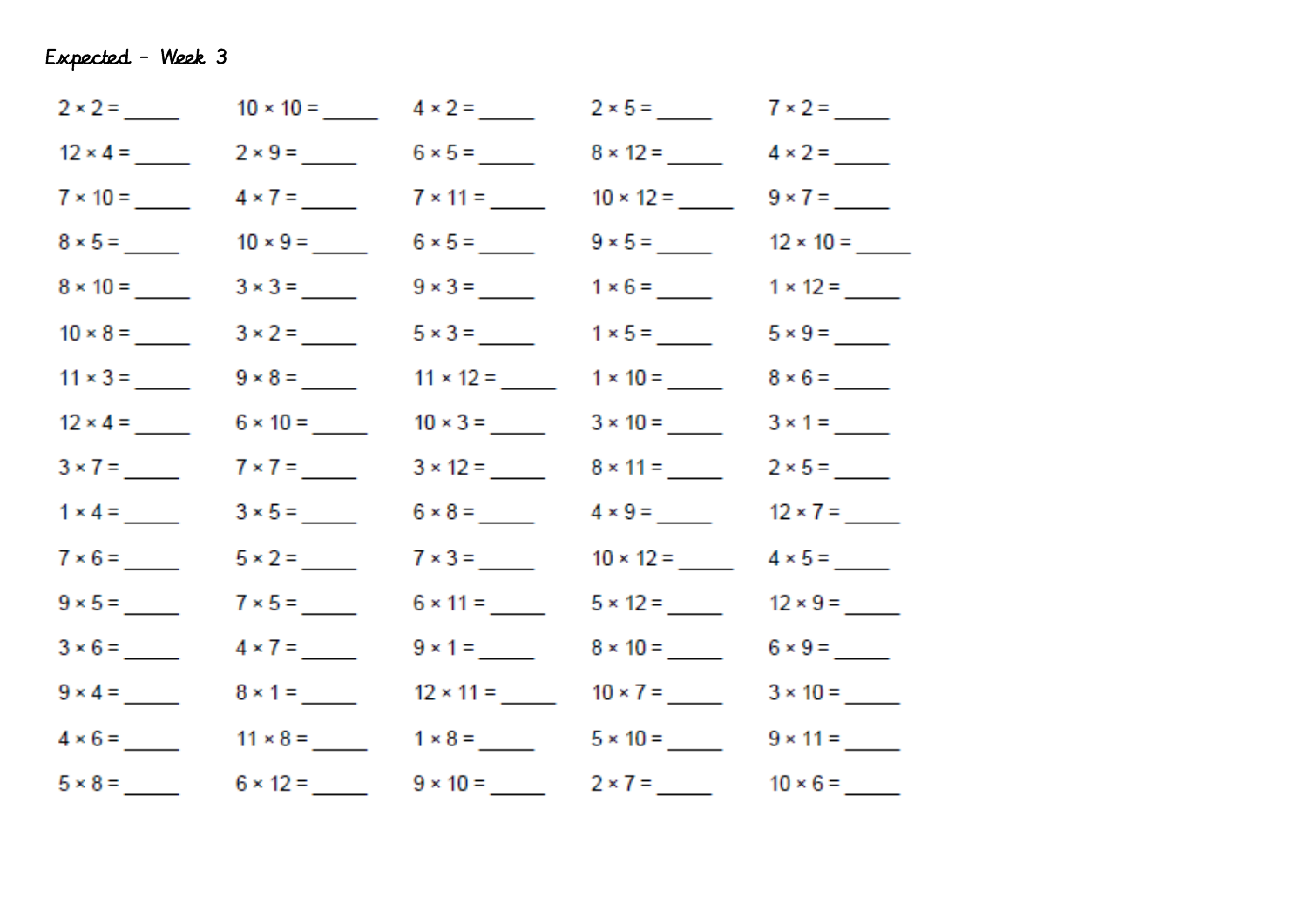### Lily has 20 apples.



She packs the apples into bags  $of 4$ 

How many bags does she need?

Gemma has £20 2

She buys 2 of these magazines.



How much money does Gemma have left?

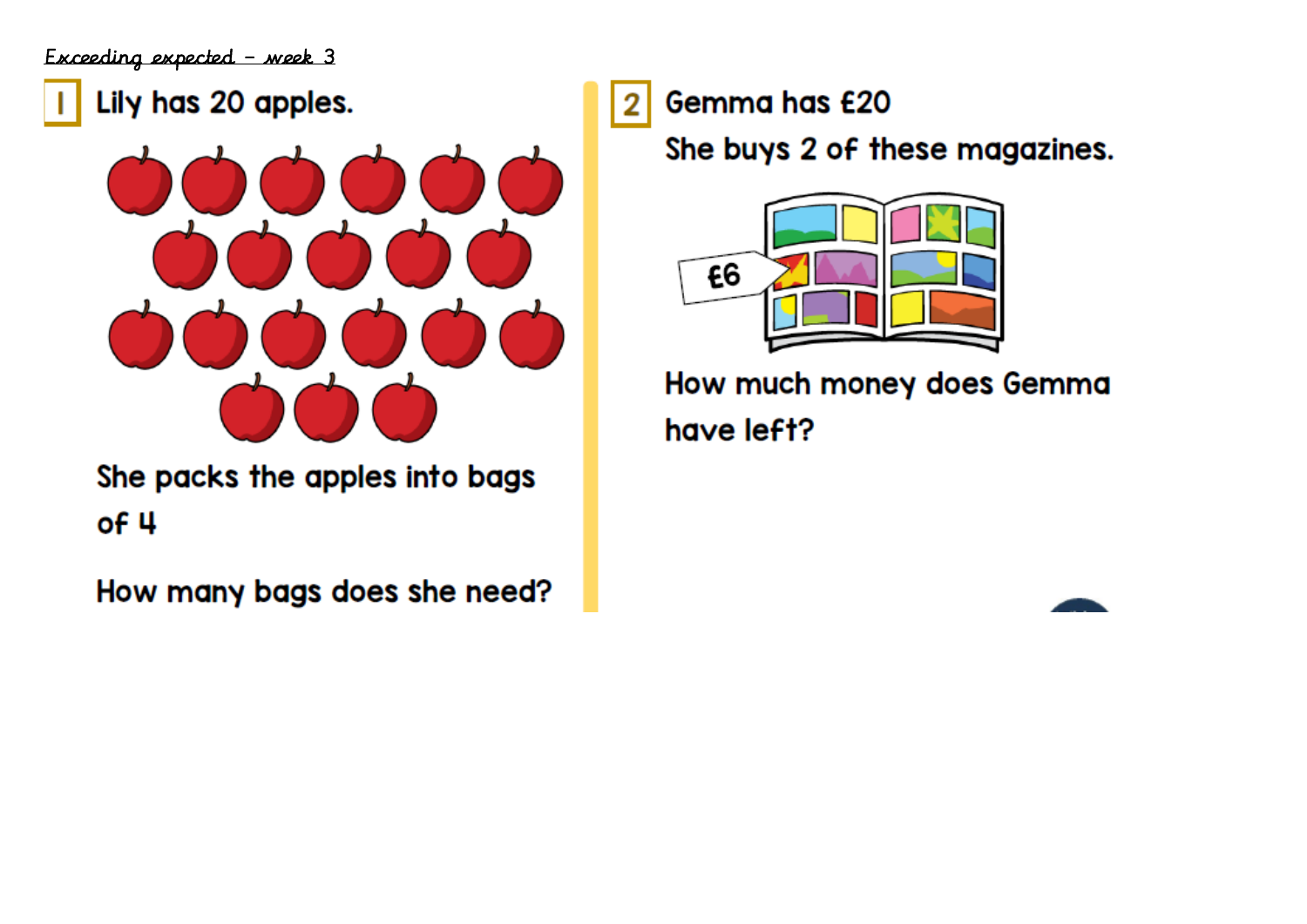A shape is made up of two equilateral triangles and a square.



What is the perimeter of the shape?

The perimeter of the pentagon is 25 cm. 55 mm 5.3 cm 8 cm

Find the missing lengths.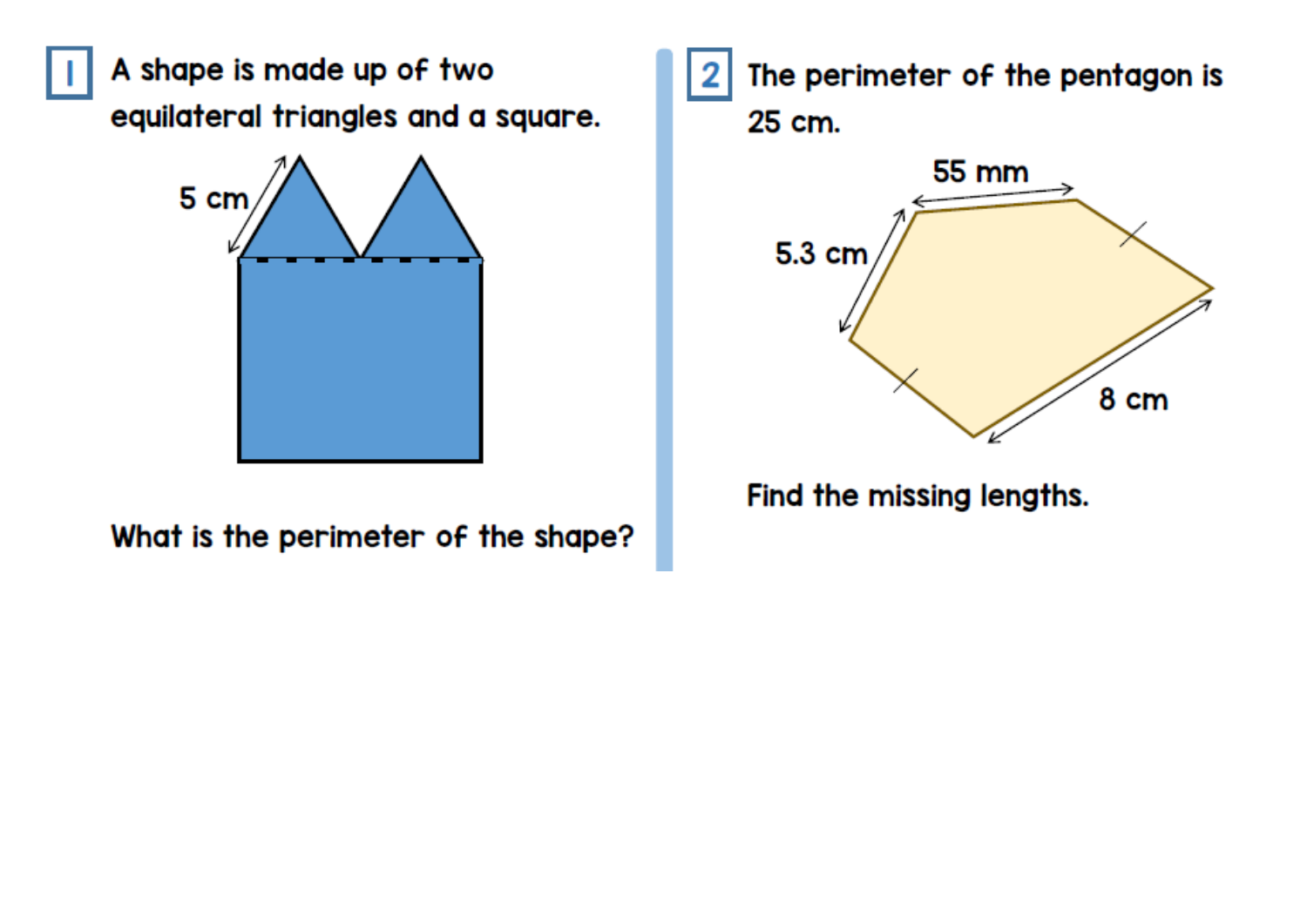| Look                                                                                                            |  | Say Cover Write |         | Check Write               |         | Check Write  |         | Check        |
|-----------------------------------------------------------------------------------------------------------------|--|-----------------|---------|---------------------------|---------|--------------|---------|--------------|
| example                                                                                                         |  |                 | exampel | $\boldsymbol{\mathsf{x}}$ | example | $\checkmark$ | example | $\checkmark$ |
| nearby                                                                                                          |  |                 |         |                           |         |              |         |              |
| everywhere                                                                                                      |  |                 |         |                           |         |              |         |              |
| rowhere                                                                                                         |  |                 |         |                           |         |              |         |              |
| inside                                                                                                          |  |                 |         |                           |         |              |         |              |
| downstairs                                                                                                      |  |                 |         |                           |         |              |         |              |
| autside                                                                                                         |  |                 |         |                           |         |              |         |              |
| upstairs                                                                                                        |  |                 |         |                           |         |              |         |              |
| underneath                                                                                                      |  |                 |         |                           |         |              |         |              |
| <b>behind</b>                                                                                                   |  |                 |         |                           |         |              |         |              |
| somewhere                                                                                                       |  |                 |         |                           |         |              |         |              |
| Now apply 6 of the words in a sentence.                                                                         |  |                 |         |                           |         |              |         |              |
| $\begin{tabular}{ c c c } \hline \quad \quad & \quad \quad & \quad \quad & \quad \quad \\ \hline \end{tabular}$ |  |                 |         |                           |         |              |         |              |
| $2.$ $\overline{\phantom{a}}$                                                                                   |  |                 |         |                           |         |              |         |              |
|                                                                                                                 |  |                 |         |                           |         |              |         |              |
| 4.                                                                                                              |  |                 |         |                           |         |              |         |              |
| 5.                                                                                                              |  |                 |         |                           |         |              |         |              |
| 6.                                                                                                              |  |                 |         |                           |         |              |         |              |

### Expected - Week 4 Due 18/05 Spelling practise: Look, say, cover, write, check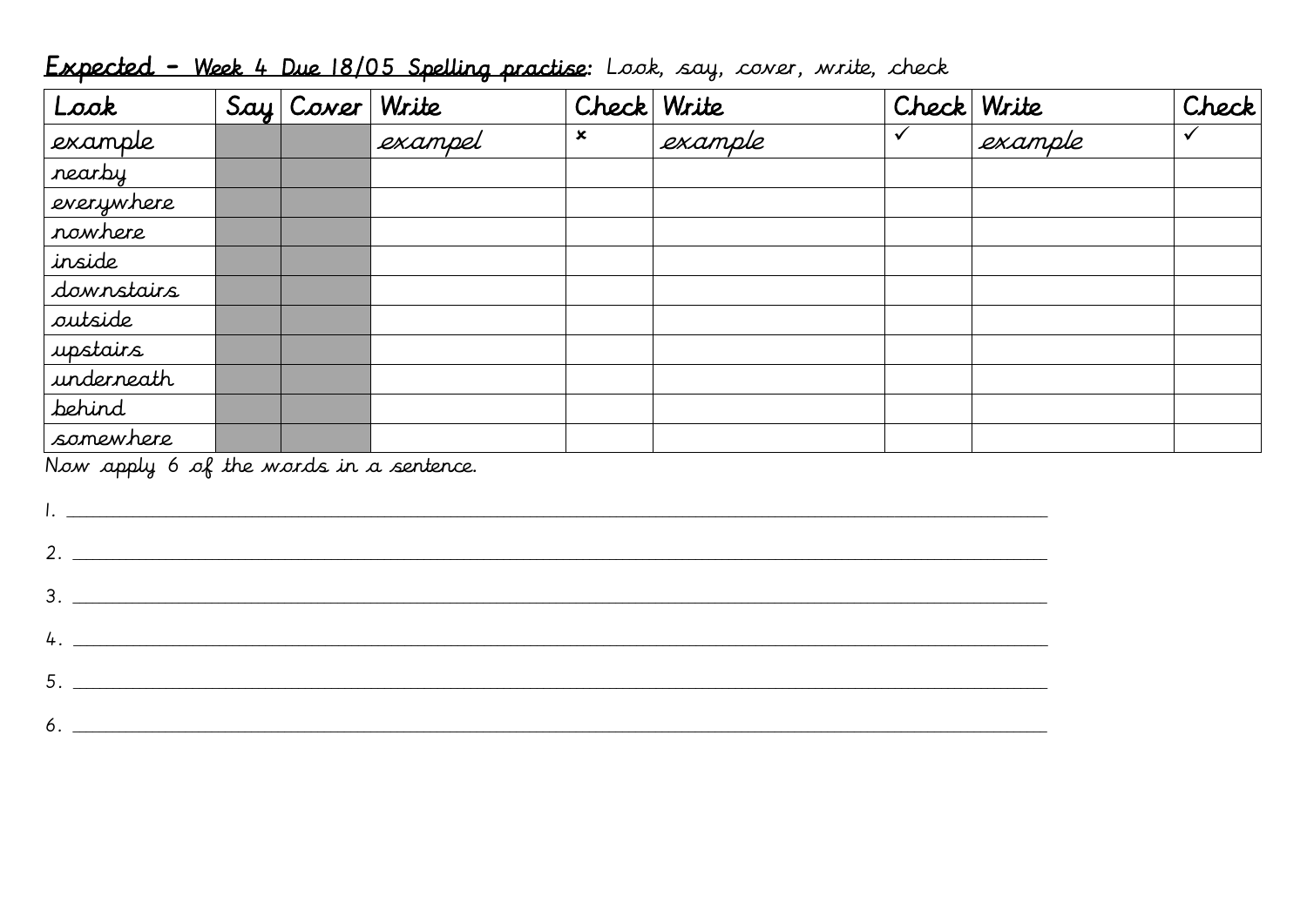|  | $120 \div 10 =$ 9 ÷ 9 = 50 ÷ 5 = 3 ÷ 3 = 40 ÷ 10 = 5                            |  |
|--|---------------------------------------------------------------------------------|--|
|  | $84 \div 12 =$ 77 ÷ 7 = 12 ÷ 4 = 36 ÷ 12 = 12 ÷ 2 = ___                         |  |
|  | $12 \div 12 =$ $48 \div 6 =$ $90 \div 9 =$ $72 \div 6 =$ $60 \div 12 =$         |  |
|  | $16 \div 8 =$ $132 \div 11 =$ $2 \div 2 =$ $50 \div 10 =$ $20 \div 2 =$         |  |
|  | $81 \div 9 =$ $48 \div 4 =$ $18 \div 3 =$ $132 \div 12 =$ $28 \div 7 =$         |  |
|  | $35 \div 7 =$ 84 ÷ 7 = 20 ÷ 10 = 11 ÷ 11 = 36 ÷ 9 = _                           |  |
|  | $30 \div 3 =$ 42 ÷ 6 = 33 ÷ 11 = 40 ÷ 5 = 22 ÷ 11 =                             |  |
|  | $21 \div 7 =$ 8 ÷ 4 = 8 ÷ 8 = 32 ÷ 8 = 90 ÷ 10 = 9                              |  |
|  | $30 \div 5 =$ 18 $\div 6 =$ 28 $\div 4 =$ 44 $\div 7 =$ 54 $\div 9 =$           |  |
|  | $45 \div 9 =$ 60 ÷ 10 = 6 ÷ 6 = 120 ÷ 12 = 36 ÷ 6 = 120 = 120 = $\frac{36}{12}$ |  |
|  | $12 \div 3 =$ $48 \div 12 =$ $35 \div 5 =$ $6 \div 2 =$ $56 \div 8 =$           |  |
|  | $96 \div 12 =$ 80 ÷ 8 = 110 ÷ 10 = 99 ÷ 9 = 5 ÷ 5 = 5                           |  |
|  | $4 \div 2 =$ 63 ÷ 9 = 32 ÷ 4 = 96 ÷ 8 = 121 ÷ 11 = 1                            |  |
|  | $24 \div 8 =$ 49÷7= 30÷10= 4÷4= 63÷7=                                           |  |
|  |                                                                                 |  |
|  | $22 \div 2 =$ 10 ÷ 2 = 24 ÷ 2 = 36 ÷ 4 = 44 ÷ 11 = ___                          |  |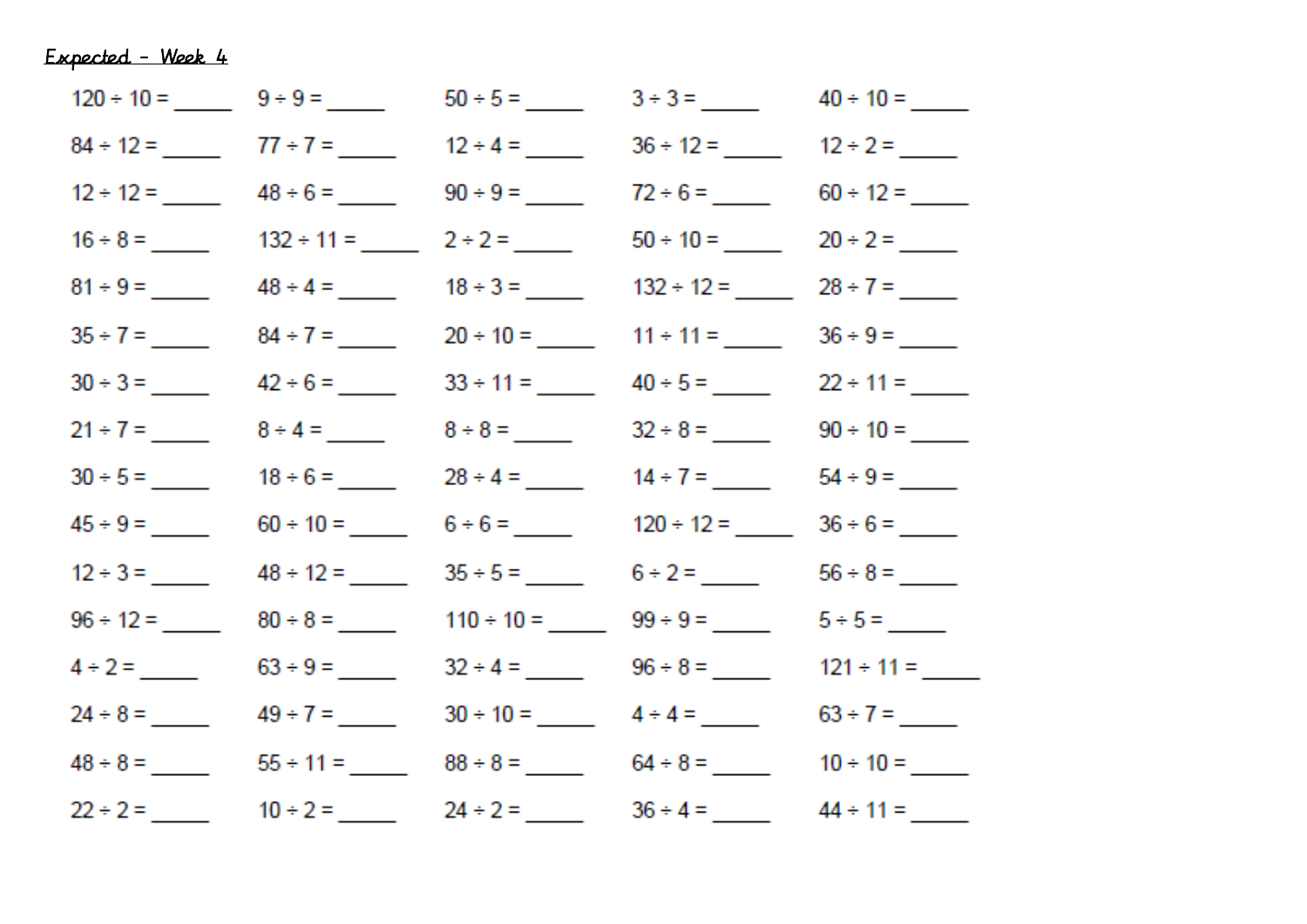Put the right modal verbs into these sentences: 1. He swims really well. He \_\_\_\_\_ practise a lot. 2. It was so dark I see the path. 3. He's brilliant. He <u>seven</u> juggle with his eyes closed! 4. If she keeps practising, she \_\_ just make the team. 5. He is just not sure. He make his mind up.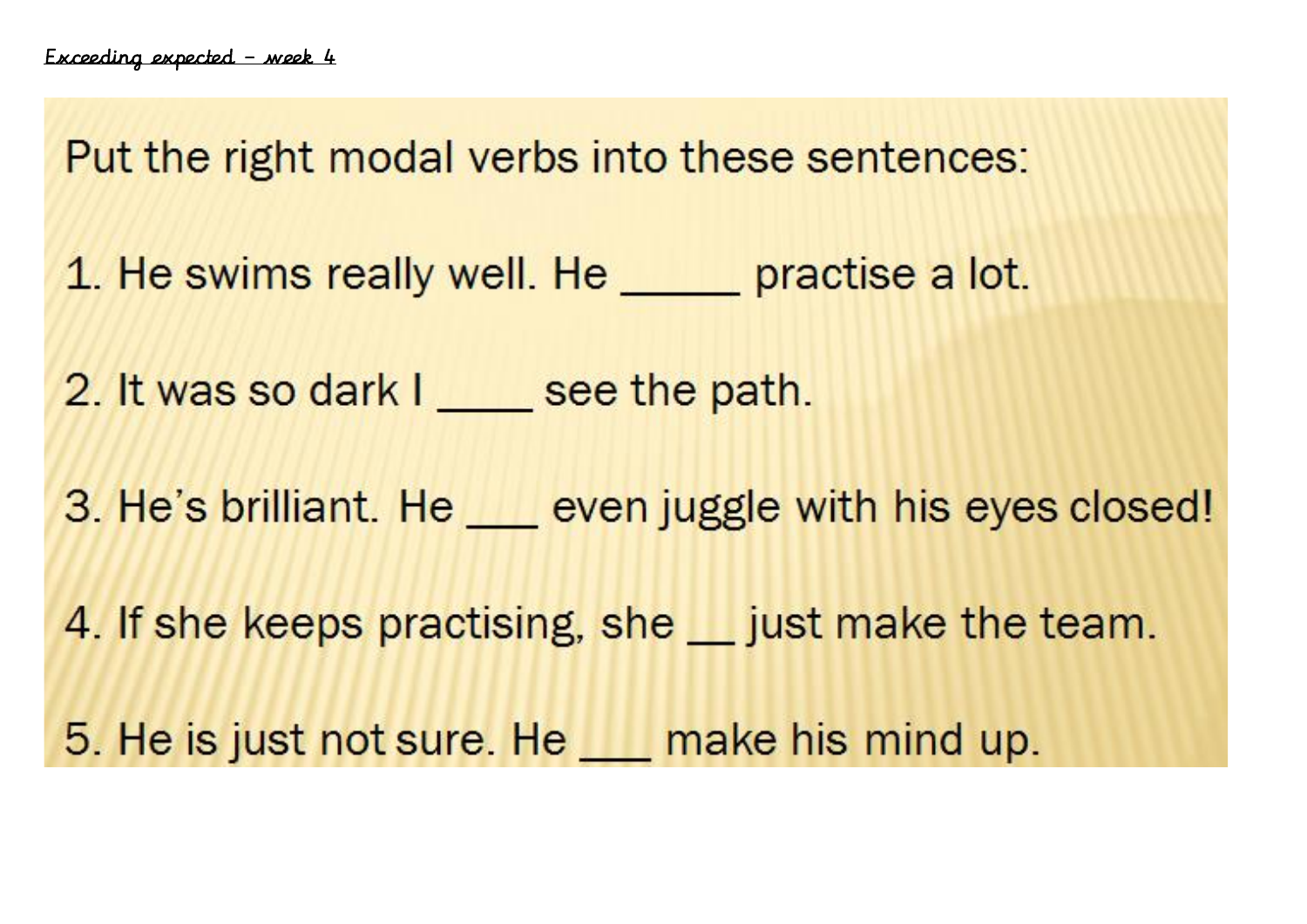### Expected - Week 5 Due 25/05 Spelling practise: Look, say, cover, write, check

| Look       | Say' | Coner | Write   | Check                     | Write   | Check | Write   | Check |
|------------|------|-------|---------|---------------------------|---------|-------|---------|-------|
| example    |      |       | exampel | $\boldsymbol{\mathsf{x}}$ | example |       | example |       |
| sincere    |      |       |         |                           |         |       |         |       |
| interfere  |      |       |         |                           |         |       |         |       |
| sphere     |      |       |         |                           |         |       |         |       |
| adhere     |      |       |         |                           |         |       |         |       |
| severe     |      |       |         |                           |         |       |         |       |
| persevere  |      |       |         |                           |         |       |         |       |
| atmosphere |      |       |         |                           |         |       |         |       |
| mere       |      |       |         |                           |         |       |         |       |
| hemisphere |      |       |         |                           |         |       |         |       |
| austere    |      |       |         |                           |         |       |         |       |

#### Now write the words in a sentence.

| $3.$ $\overline{\phantom{a}}$ |
|-------------------------------|
| $4.$ $\overline{\phantom{a}}$ |
|                               |
| $5.$ $\overline{\phantom{a}}$ |
|                               |
|                               |
| $8.$ $\overline{\phantom{a}}$ |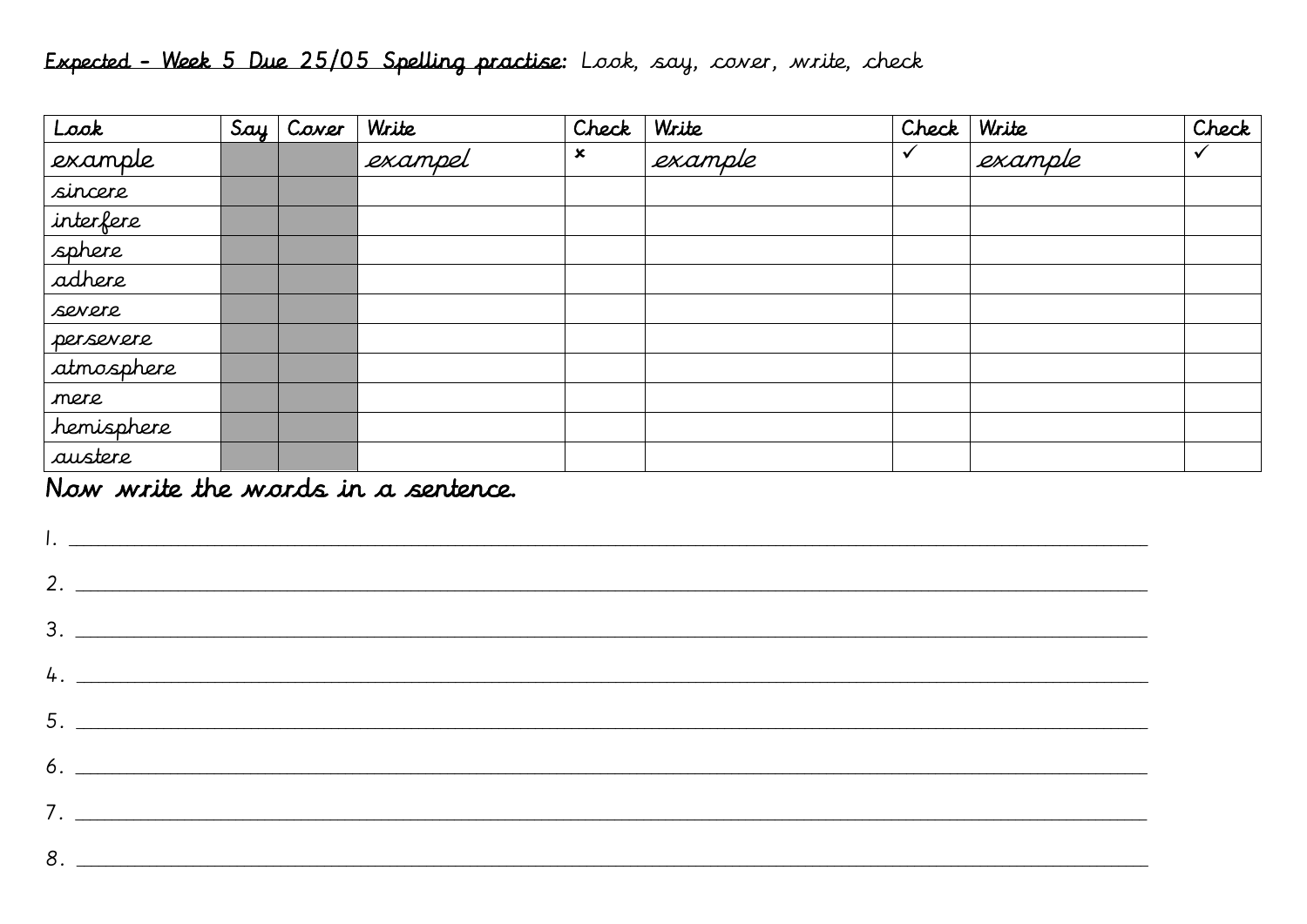| $5 \times 8 =$ |                  |                                                                 | $4 \times 6 =$ 12 $\times 5 =$ 12                       |                 |
|----------------|------------------|-----------------------------------------------------------------|---------------------------------------------------------|-----------------|
|                |                  |                                                                 | $3 \times 5 =$ 12 × 8 = 8 × 7 = _____                   |                 |
|                |                  |                                                                 | $5 \times 3 =$ 9 × 10 = 11 × 3 = 12 × 10 = 12 × 10 = 12 |                 |
|                | $11 \times 12 =$ |                                                                 |                                                         |                 |
|                |                  |                                                                 | $4 \times 11 =$ 11 × 6 = 11 × 6 = 1 × 10 = 1            |                 |
|                |                  |                                                                 |                                                         |                 |
|                | $6 \times 12 =$  |                                                                 |                                                         |                 |
| $7 \times 8 =$ |                  |                                                                 | $3 \times 3 =$ 6 × 12 = _____                           |                 |
|                |                  |                                                                 |                                                         |                 |
|                |                  |                                                                 |                                                         |                 |
|                |                  | $5 \times 6 =$                                                  |                                                         |                 |
|                |                  | $10 \times 2 =$                                                 |                                                         |                 |
|                | $8 \times 1 =$   | $4 \times 8 =$                                                  |                                                         |                 |
|                |                  | $12 \times 12 =$ $10 \times 1 =$ $10 \times 7 =$ $6 \times 3 =$ |                                                         |                 |
|                |                  | $7 \times 2 =$ 10 × 12 = 9 × 4 = _____                          |                                                         |                 |
| $7 \times 9 =$ |                  |                                                                 | $9 \times 5 =$ 11 × 10 = 2 × 10 = 2                     | $12 \times 4 =$ |